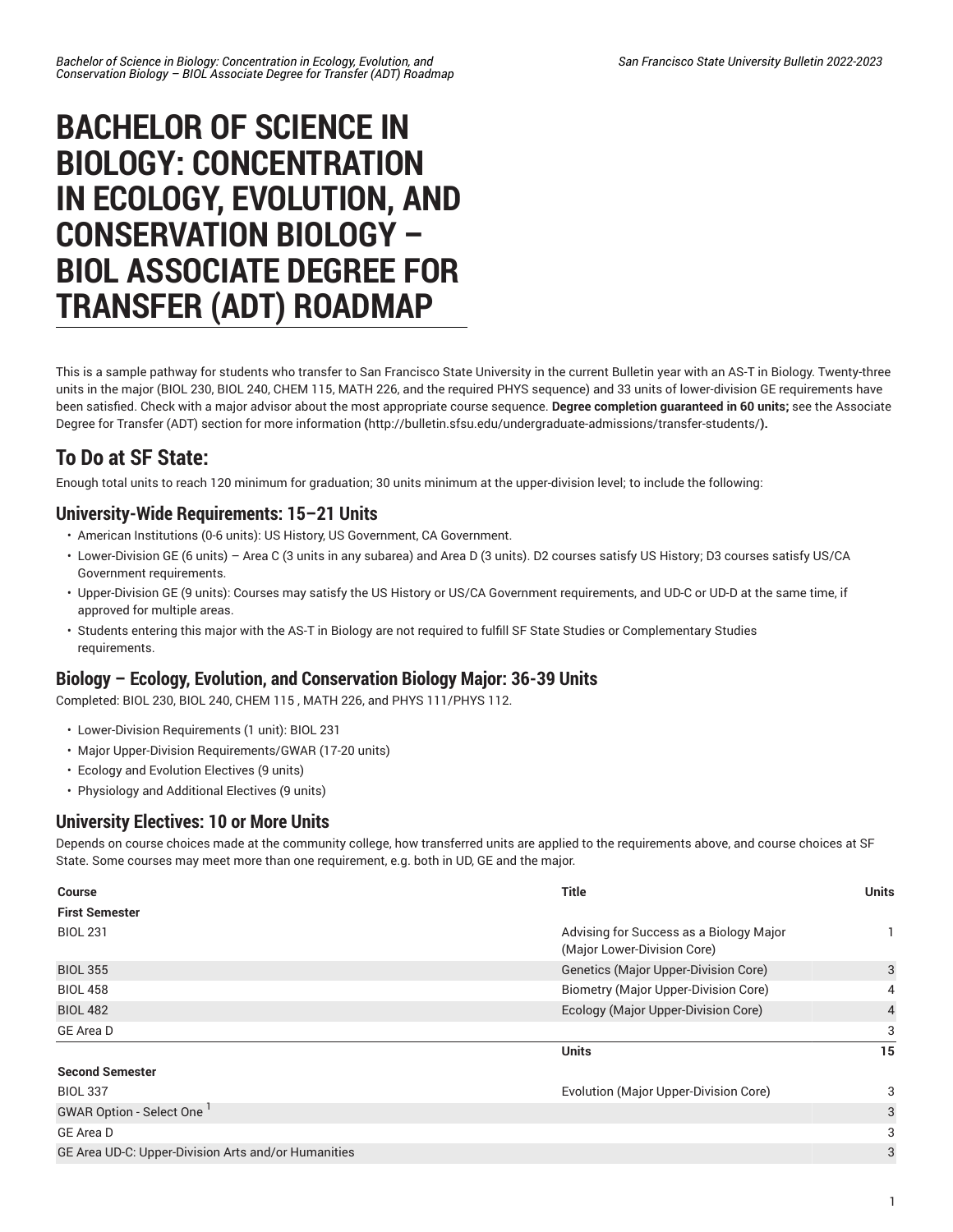| <b>University Elective</b>                                       |                    | 3  |
|------------------------------------------------------------------|--------------------|----|
|                                                                  | <b>Units</b>       | 15 |
| <b>Third Semester</b>                                            |                    |    |
| Ecology Elective (9 units total) <sup>2</sup>                    |                    | 3  |
| Physiology and Additional Electives (9 units total) - Take Two 3 |                    | 6  |
| GE Area UD-D: Upper-Division Social Sciences                     |                    | 3  |
| <b>University Elective</b>                                       |                    | 3  |
|                                                                  | <b>Units</b>       | 15 |
| <b>Fourth Semester</b>                                           |                    |    |
| Ecology Elective (9 units total) - Take Two <sup>2</sup>         |                    | 6  |
| Physiology and Additional Electives (9 units total) <sup>3</sup> |                    | 3  |
| University Elective - Take Two                                   |                    | 6  |
|                                                                  | <b>Units</b>       | 15 |
|                                                                  | <b>Total Units</b> | 60 |
| CWAD Course - Soloot One                                         |                    |    |

|                | <b>GWAR Course - Select One</b>                                       |
|----------------|-----------------------------------------------------------------------|
|                | BIOL 475GW Herpetology - GWAR (3 units)                               |
|                | BIOL 478GW Ornithology - GWAR (4 units)                               |
|                | BIOL 529GW Plant Ecology - GWAR (4 units)                             |
|                | BIOL 570GW Biology of Fishes - GWAR (4 units)                         |
|                | BIOL 670GW Ecology and Evolution of Marine Systems I - GWAR (6 units) |
| $\overline{2}$ | <b>Ecology and Evolution Electives - 9 units</b>                      |
|                | BIOL 380 Evolutionary Developmental Biology (3 units)                 |
|                | BIOL 411 Environmental Microbiology (3 units)                         |
|                | BIOL 453 General Parasitology (3 units)                               |
|                | BIOL 460 General Entomology (4 units)                                 |
|                | BIOL 461 Insect Taxonomy (4 units)                                    |
|                | BIOL 470 Natural History of Vertebrates (4 units)                     |
|                | BIOL 475GW Herpetology - GWAR (3 units)                               |
|                | BIOL 478GW Ornithology - GWAR (4 units)                               |
|                | BIOL 490 Ecology of Infectious Diseases (4 units)                     |
|                | BIOL 500 Evolution and Diversity of Plants (4 units)                  |
|                | BIOL 502 Biology of the Algae (3 units)                               |
|                | BIOL 504 Biology of the Fungi (4 units)                               |
|                | BIOL 505 Comparative Anatomy of Vascular Plants (4 units)             |
|                | BIOL 514 Plant Biodiversity and California Field Botany (5 units)     |
|                | BIOL 529GW Plant Ecology - GWAR (4 units)                             |
|                | BIOL 530 Conservation Biology (3 units)                               |
|                | BIOL 532 Restoration Ecology (3 units)                                |
|                | BIOL 534 Wetland Ecology (4 units)                                    |
|                | BIOL 555 Marine Invertebrate Zoology (4 units)                        |
|                | BIOL 570GW Biology of Fishes - GWAR (4 units)                         |
|                | BIOL 577 Climate and Ecological Interactions (4 units)                |
|                | BIOL 580 Limnology (3 units)                                          |
|                | BIOL 582 Biological Oceanography & Limnology (4 units)                |
|                | BIOL 585 Marine Ecology (3 units)                                     |
|                | BIOL 600 Animal Behavior (3 units)                                    |
|                | BIOL 670GW Ecology and Evolution of Marine Systems I - GWAR (6 units) |
|                | BIOL 671 Ecology and Evolution of Marine Systems II (6 units)         |